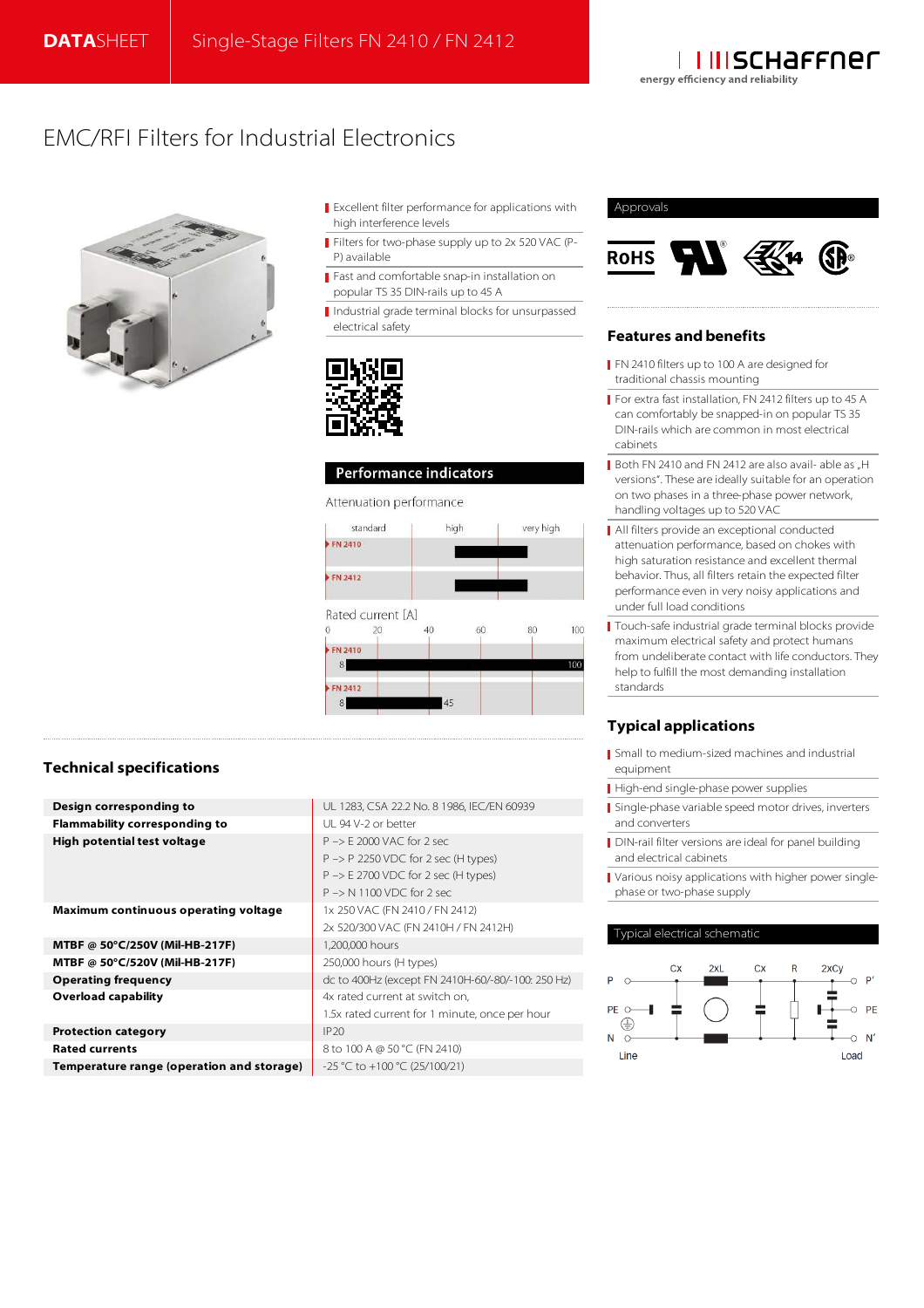# **Filter selection table**

| <b>Filter</b>   | <b>Rated current</b><br>@ 50 °C (40 °C) | Leakage current*<br>@ 230 VAC/50 Hz | <b>Power loss</b><br>@ 25 °C/50 Hz | Input/Output<br>connections | Weight |
|-----------------|-----------------------------------------|-------------------------------------|------------------------------------|-----------------------------|--------|
|                 |                                         |                                     |                                    | ⊞                           |        |
|                 | [A]                                     | [mA]                                | [W]                                |                             | [kg]   |
| FN 2410-8-44    | 8(8.8)                                  | 3.4                                 | 2.6                                | $-44$                       | 0.4    |
| FN 2410-16-44   | 16(17.5)                                | 3.4                                 | 3.5                                | $-44$                       | 0.5    |
| FN 2410-25-33   | 25(27.4)                                | 3.4                                 | 5.5                                | $-33$                       | 0.6    |
| FN 2410-32-33   | 32 (35.0)                               | 3.4                                 | 5.6                                | $-33$                       | 0.7    |
| FN 2410-45-33   | 45 (49.3)                               | 3.4                                 | 7.4                                | $-33$                       | 0.7    |
| FN 2410-60-34   | 60 (65.7)                               | 3.4                                 | 5.5                                | $-34$                       | 1.8    |
| FN 2410-80-34   | 80 (87.6)                               | 3.4                                 | 9.9                                | $-34$                       | 1.8    |
| FN 2410-100-34  | 100(109.5)                              | 3.4                                 | 15.4                               | $-34$                       | 1.8    |
| FN 2410H-8-44   | 8(8.8)                                  | 3.4                                 | 2.6                                | $-44$                       | 0.5    |
| FN 2410H-16-44  | 16(17.5)                                | 3.4                                 | 3.5                                | $-44$                       | 0.6    |
| FN 2410H-25-33  | 25(27.4)                                | 3.4                                 | 5.5                                | $-33$                       | 0.7    |
| FN 2410H-32-33  | 32 (35.0)                               | 3.4                                 | 5.6                                | $-33$                       | 0.8    |
| FN 2410H-60-34  | 60 (65.7)                               | 3.4                                 | 5.5                                | $-34$                       | 1.9    |
| FN 2410H-80-34  | 80 (87.6)                               | 3.4                                 | 9.9                                | $-34$                       | 1.9    |
| FN 2410H-100-34 | 100 (109.5)                             | 3.4                                 | 15.4                               | $-34$                       | 1.9    |
|                 |                                         |                                     |                                    |                             |        |
| FN 2412-8-44    | 8(8.8)                                  | 3.4                                 | 2.6                                | $-44$                       | 0.4    |
| FN 2412-16-44   | 16(17.5)                                | 3.4                                 | 3.5                                | $-44$                       | 0.6    |
| FN 2412-25-33   | 25(27.4)                                | 3.4                                 | 5.5                                | $-33$                       | 0.7    |
| FN 2412-32-33   | 32 (35.0)                               | 3.4                                 | 5.6                                | $-33$                       | 0.8    |
| FN 2412-45-33   | 45 (49.3)                               | 3.4                                 | 7.4                                | $-33$                       | 0.8    |
| FN 2412H-8-44   | 8(8.8)                                  | 3.4                                 | 2.6                                | $-44$                       | 0.5    |
| FN 2412H-16-44  | 16(17.5)                                | 3.4                                 | 3.5                                | $-44$                       | 0.7    |
| FN 2412H-25-33  | 25 (27.4)                               | 3.4                                 | 5.5                                | $-33$                       | 0.8    |
| FN 2412H-32-33  | 32 (35.0)                               | 3.4                                 | 5.6                                | $-33$                       | 0.9    |

\* Maximum leakage under normal operating conditions. Note: if the neutral line is interrupted, worst case leakage could reach twice this level.

# **Typical filter attenuation**

Per CISPR 17; A = 50 Ω/50 Ω sym; B = 50 Ω/50 Ω asym; C = 0.1 Ω/100 Ω sym; D = 100 Ω/0.1 Ω sym

8 to 45 A types 60 to 100 A types



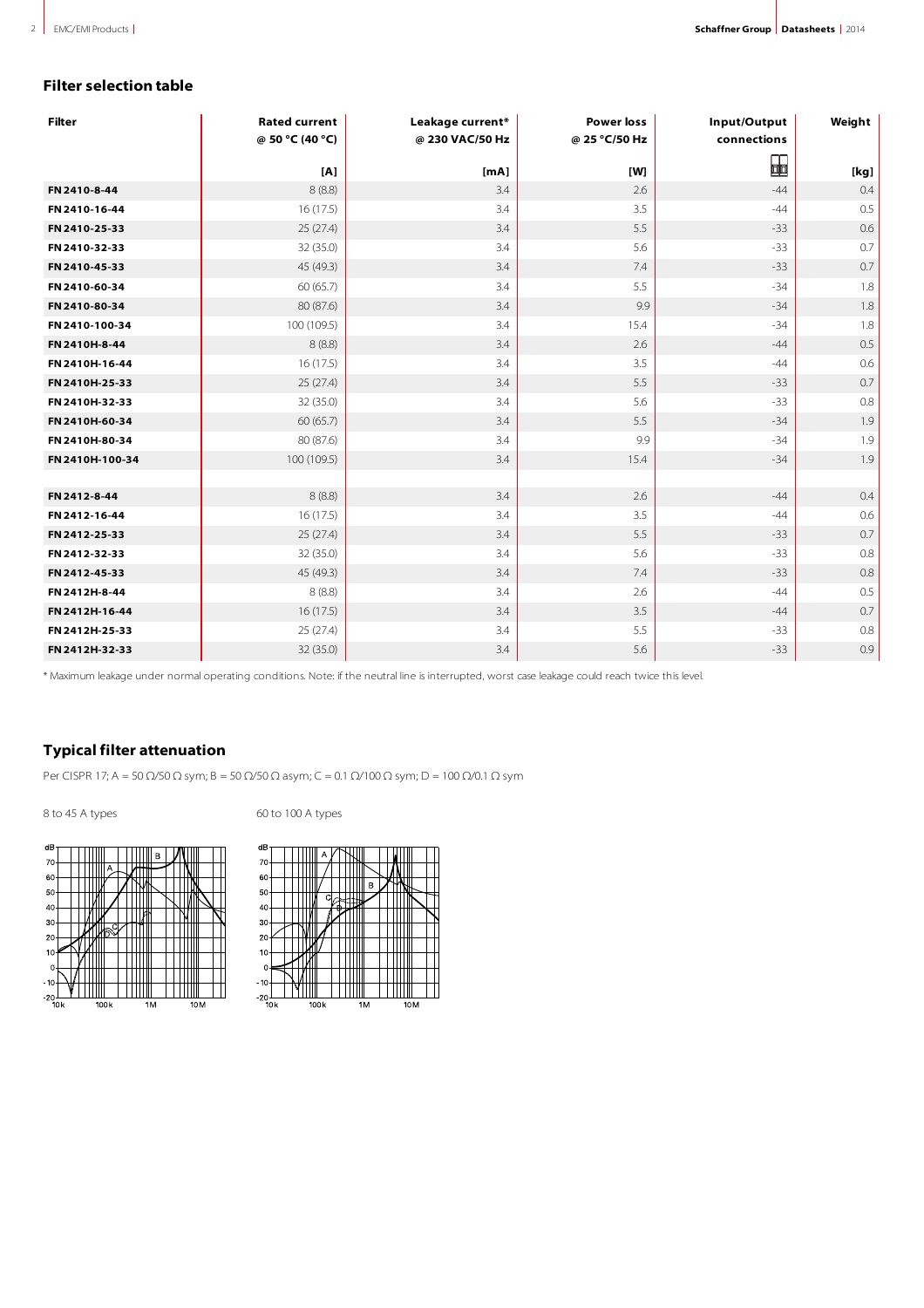# **Mechanical data**





# **Dimensions**

|                           | FN 2410 |      |      |      |      |      |      |       | FN 2412 |      |      |      |      |
|---------------------------|---------|------|------|------|------|------|------|-------|---------|------|------|------|------|
|                           | 8 A     | 16 A | 25 A | 32 A | 45 A | 60 A | 80 A | 100 A | 8 A     | 16 A | 25 A | 32 A | 45 A |
| $\boldsymbol{\mathsf{A}}$ | 130     | 130  | 130  | 130  | 130  | 165  | 165  | 165   | 110     | 110  | 110  | 110  | 110  |
| В                         | 93      | 93   | 93   | 93   | 93   | 115  | 115  | 115   | 93      | 93   | 93   | 93   | 93   |
| $\mathsf{C}$              | 62      | 62   | 76   | 76   | 76   | 100  | 100  | 100   | 73      | 73   | 87   | 87   | 87   |
| D                         | 108     | 108  | 108  | 108  | 108  | 140  | 140  | 140   |         |      |      |      |      |
| E                         | 120     | 120  | 120  | 120  | 120  | 155  | 155  | 155   |         |      |      |      |      |
| F                         | 70      | 70   | 70   | 70   | 70   | 90   | 90   | 90    |         |      |      |      |      |
| G                         | 5.3     | 5.3  | 5.3  | 5.3  | 5.3  | 5.3  | 5.3  | 5.3   |         |      |      |      |      |
| H                         | 1.0     | 1.0  | 1.0  | 1.0  | 1.0  | 1.2  | 1.2  | 1.2   |         |      |      |      |      |
| $\mathbf{I}$              | 22      | 22   | 25   | 25   | 25   | 39   | 39   | 39    | 22      | 22   | 25   | 25   | 25   |
| J                         | M6      | M6   | M6   | M6   | M6   | M8   | M8   | M8    | M6      | M6   | M6   | M6   | M6   |
| L                         | 17.5    | 17.5 | 31.5 | 31.5 | 31.5 | 39.2 | 39.2 | 39.2  | 28.5    | 28.5 | 42.5 | 42.5 | 42.5 |

All dimensions in mm; 1 inch = 25.4 mm Tolerances according: ISO 2768-m / EN 22768-m

# **Filter input/output connector cross sections**

|                           | $-33$             | -34               | $-44$             |
|---------------------------|-------------------|-------------------|-------------------|
|                           | ∼<br>蛔            | 呬                 | 叩                 |
| Solid wire                | $16 \text{ mm}^2$ | $35 \text{ mm}^2$ | $10 \text{ mm}^2$ |
| <b>Flex wire</b>          | $10 \text{ mm}^2$ | $25 \text{ mm}^2$ | $6 \text{ mm}^2$  |
| AWG type wire             | AWG 6             | AWG 2             | AWG 8             |
| <b>Recommended torque</b> | 1.5-1.8 Nm        | 4.0-4.5 Nm        | 1.5-1.8 Nm        |

Please visit www.schaffner.com to find more details on filter connectors.